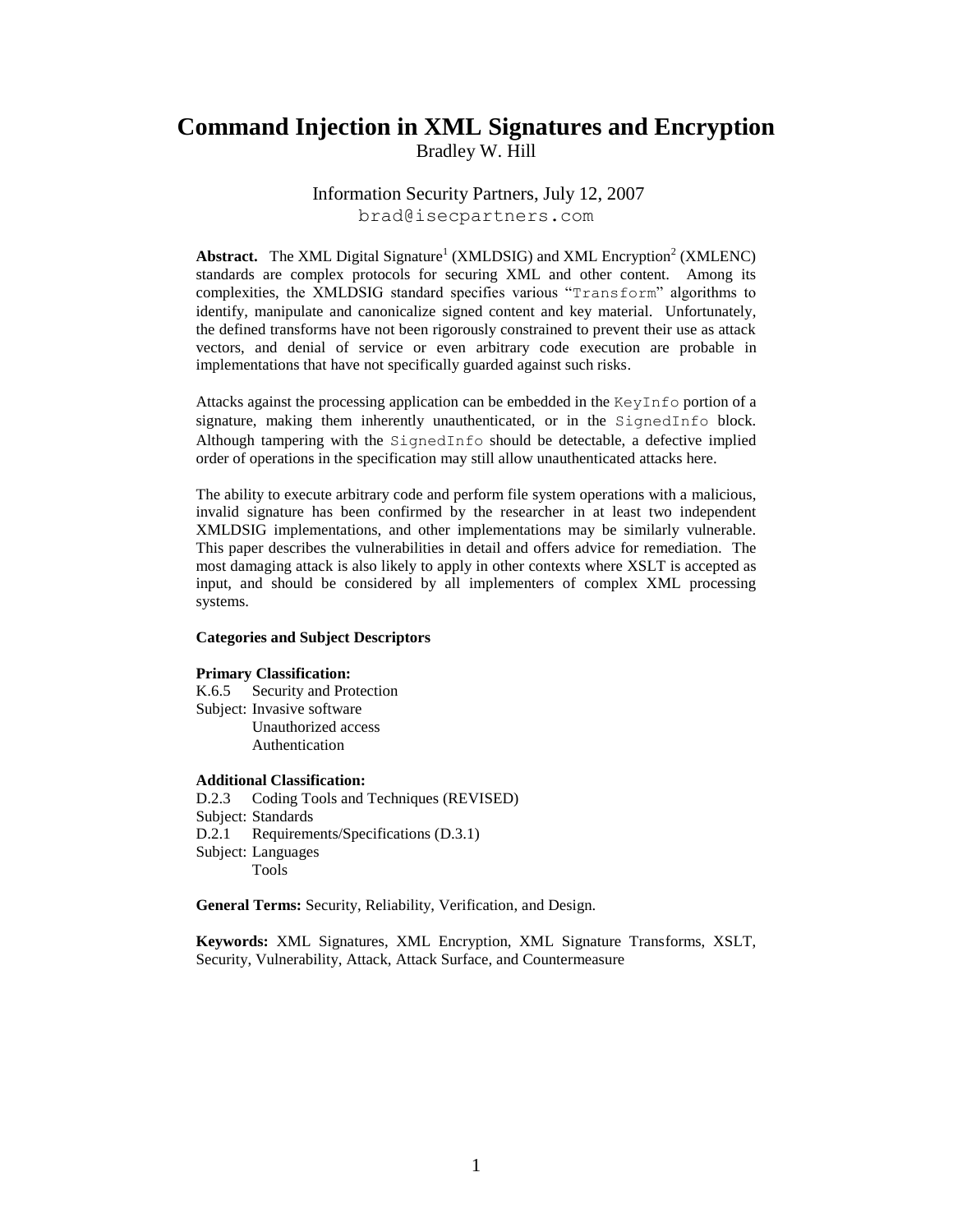### **1 Introduction**

The XML Digital Signature (XMLDSIG) specification describes a method and syntax for creating digital signatures<sup>3</sup> in an  $XML<sup>4</sup>$  format. The signatures may be over arbitrary content, but the specification provides a variety of features and procedures tailored specifically for signing XML Information Sets<sup>5</sup> and creating signatures that are resilient through various transformations and manipulations. This paper assumes some familiarity with the XMLDSIG specification and its terms, and an exhaustive introduction is beyond the scope of this paper. Non-normative, introductory references to the technologies include  $\binom{6}{1}$  and  $\binom{7}{1}$ .

Signed content in an XML Signature is identified by Reference elements inside the SignedInfo element of the Signature. Each Reference may have an associated set of Transforms. A Transform may be an arbitrary algorithm, indicated by a URI. The core specification defines a set of mandatory Transform algorithms that must be supported by a compliant implementation and one optional algorithm. Other standards that depend on XMLDSIG may define their own required and optional Transform algorithms. The XML Digital Signature syntax also defines a KeyInfo element, which allows for key material to be described by reference (via the RetrievalMethod element) or directly included in a signature. Transforms may also be applied to KeyInfo elements identified by RetrievalMethod.

Both in the abstract and as specified, transforms may be arbitrarily complex operations, and there can be security risks associated with executing "active" transforms, where the operational semantics can be specified or influenced by the creator of the signature. The consequences of processing a maliciously injected Transform may range from denial of service to arbitrary code execution.

The XML Encryption standard uses a great deal of syntax and behavior inherited from XMLDSIG, especially for identifying key material and the same risks apply.

This paper will discuss these risks in detail and offer guidance to implementers of the XMLDSIG and XMLENC specifications for avoiding and/or mitigating these risks.

### 1.1 **Prior Work and Motivation**

After independently identifying these issues, the author has found that the defect in the implied order of operations was noted by Laurence Bull and David M. Squire in 2004<sup>8</sup>. Bull & Squire only discuss the potential defect in the context of their primary proposal for including arbitrary executable content as part of a signature in a custom Transform, which, while interesting, this author believes would only make the bad security situation around XML Signatures drastically worse.

This paper identifies actual attacks possible against the base specification as defined and implemented. Though the defect in order of operations makes the vulnerabilities more accessible, they are quite serious even with a more conservative ordering of operations, especially when KeyInfo material is processed.

### **2 Risks and Vulnerabilities**

### **2.1 Security Risks of the XSLT Transform**

Serious security implications exist with support for the Extensible Stylesheet Language Transform (XSLT) Transform<sup>9</sup>, an OPTIONAL algorithm in the XMLDSIG core specification, identified by the URI "http://www.w3.org/TR/1999/REC-xslt-19991116". A non-normative, introductory reference to XSLT is  $\mathfrak{f}^{10}$ . XSLT is a programming language designed for content-generation by select and merge operations over data sets and templates. XSLT is commonly thought of as a limited tool language for document processing but is, in fact, Turing-complete.<sup>11</sup>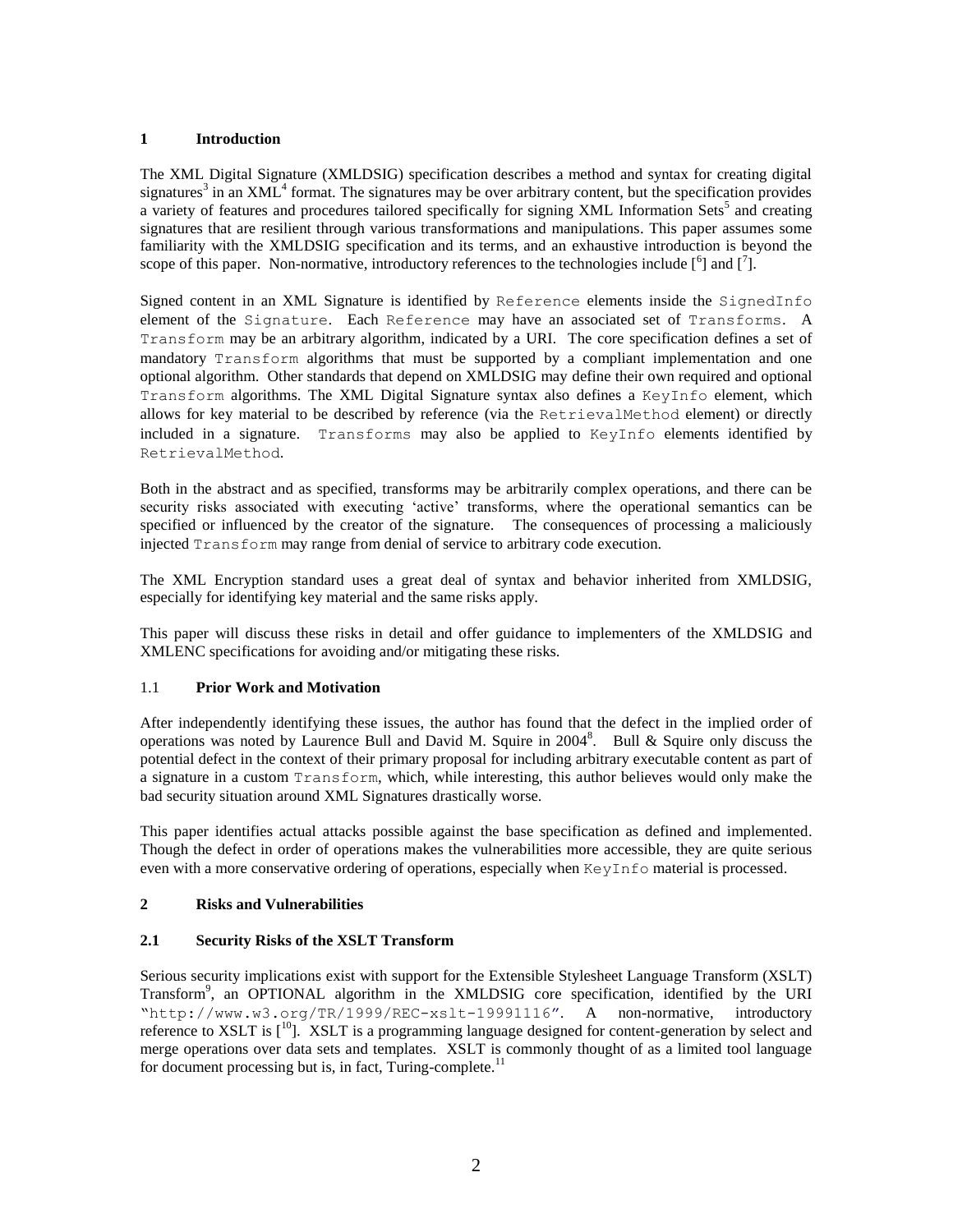In other words, the submitter of a signature may, by design, include an arbitrary program which must be executed to determine the validity of the signature. This, of course, should raise immediate security concerns. Assuring the security properties of mobile code is a distinct and more difficult class of problem than mere integrity. Denial of service attacks are an implicit possibility – a very few messages could trivially disable systems willing to accept such commands.

The guiding assumption in allowing XSLT must have been that it is a functional, declarative language; programs formally lack side-effects, facilities for I/O and access to the operating system. Yet, this formal assumption is false in most cases. The base specification allows for network operations that may not be security neutral, such as the  $xsl:include, xsl:import and document() functions. Additionally$ XSLT exposes idiosyncratic and dangerous attack surfaces via extension mechanisms.

Nearly all XSLT processor implementations allow for the definition of extensions, and commonly include and support a set of default extensions. It is typical for these extensions to enable file system operations, inclusion of functions written in a variety of scripting languages, mapping of XML namespaces to class libraries or functions in the processor's implementation language, and even connecting to a database and executing SQL. These operations are clearly security-relevant and almost certainly not expected or intended behavior for signature validation. Implementers of XMLDSIG processors who rely on their default platform XSLT services may be inadvertently exposing these services through the XMLDSIG interface.

### **2.1.1 Exploiting XSLT Extensions**

While XSLT is standardized, extension mechanisms are usually platform specific. Space does not permit an exhaustive discussion here, but extension mechanisms with security-critical side effects exist in the majority of XSLT processing engines available, including Xalan-J<sup>12</sup>,, Xalan-XSLTC<sup>13</sup>, Saxon<sup>14</sup>, MSXML<sup>15</sup>,  $j$ d.xslt<sup>16</sup>, Oracle XDK 10g<sup>17</sup>, Sablotron<sup>18</sup>, XT<sup>19</sup> and Unicorn<sup>20</sup>. Additional information on utilizing XSLT extensions in common platforms and their security implications can be found at  $\binom{21}{1}$ ,  $\binom{22}{1}$ ,  $\binom{23}{1}$  and  $\binom{24}{1}$ .

The following sample XML Signature syntax illustrates exploitation of an extension mechanism, in this case the Java class mapping feature available in several flavors of Xalan, the most widely used XSLT processor for the Java environment. This signature, though invalid, will execute the program "c:\Windows\system32\cmd.exe" when processed by a vulnerable implemenation. The syntax is a bit unusual, as the object-oriented, imperative style of Java must be mapped into the static, functional style of XSLT, but the code is relatively straightforward. Lines 12-13 declare mappings between XML namespaces and classes in the standard Java library. Line 16 instantiates an instance of the java.lang.Runtime class, and line 17 calls the exec() method to execute a system command. Lines 18 and 19 convert and select our objects as String representations, to work around optimizations performed by the XSLT processor.

This particular choice of program is harmless, but any command or any Java code may be substituted here. On a properly configured host, e.g. a UNC path could be specified on the command line to download and execute arbitrary code from a remote host, or a remote JAR file downloaded and directly executed in the JVM.

**01:** <?xml version="1.0" encoding="UTF-8"?> **02:** <Envelope xmlns="urn:envelope"> **03:** <Signature xmlns="http://www.w3.org/2000/09/xmldsig#"> **04:** <SignedInfo> **05:** <CanonicalizationMethod Algorithm="http://www.w3.org/TR/2001/REC-xml-c14n-20010315#WithComnts"/> **06:** <SignatureMethod Algorithm="http://www.w3.org/2000/09/xmldsig#rsa-sha1"/> **07:** <Reference URI=""> 08: <Transforms> **09:** <Transform Algorithm="http://www.w3.org/2000/09/xmldsig#enveloped-signature"/>

**<sup>10:</sup>** <Transform Algorithm="http://www.w3.org/TR/1999/REC-xslt-19991116">

**<sup>11:</sup>** <xsl:stylesheet version="1.0" xmlns:xsl="http://www.w3.org/1999/XSL/Transform"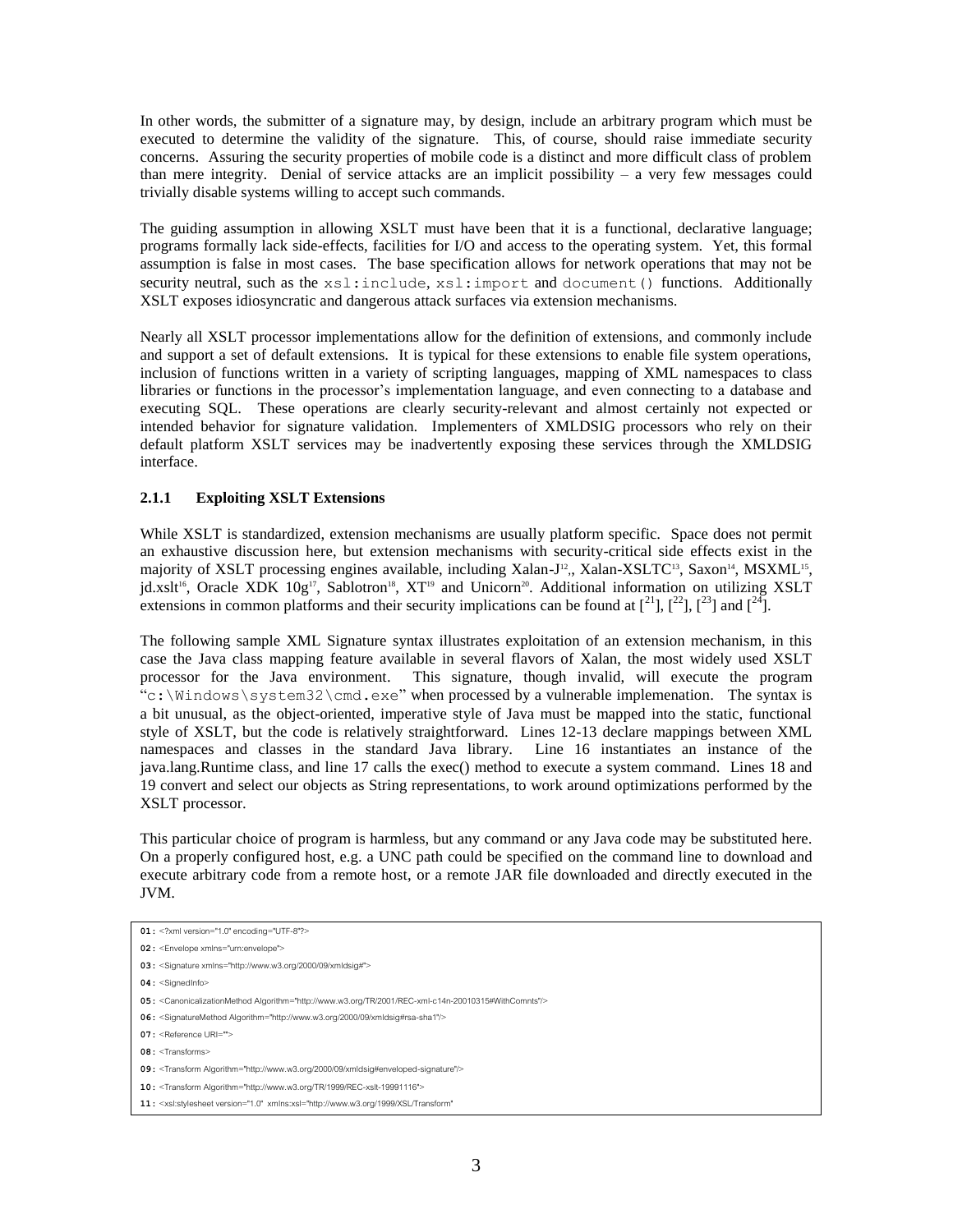| 12: xmlns:rt="http://xml.apache.org/xalan/java/java.lang.Runtime"                                                                                                    |
|----------------------------------------------------------------------------------------------------------------------------------------------------------------------|
| 13: xmlns:ob="http://xml.apache.org/xalan/java/java.lang.Object"                                                                                                     |
| 14: exclude-result-prefixes="rt,ob">                                                                                                                                 |
| 15 : < $x$ sl:template match="/">                                                                                                                                    |
| 16: <xsl:variable name="runtimeObject" select="rt:getRuntime()"></xsl:variable>                                                                                      |
| 17: <xsl:variable name="command" select="rt:exec(\$runtimeObject,'c:\Windows\system32\cmd.exe')"></xsl:variable>                                                     |
| 18: <xsl:variable name="commandAsString" select="ob:toString(\$command)"></xsl:variable>                                                                             |
| 19: <xsl:value-of select="\$commandAsString"></xsl:value-of>                                                                                                         |
| 20:                                                                                                                                                                  |
| $21:$                                                                                                                                                                |
| 22:                                                                                                                                                                  |
| 23:                                                                                                                                                                  |
| 24: <digestmethod algorithm="http://www.w3.org/2000/09/xmldsig#sha1"></digestmethod>                                                                                 |
| 25: <digestvalue>uooqbWYa5VCqcJCbuymBKqm17vY=</digestvalue>                                                                                                          |
| 26:                                                                                                                                                                  |
| <signaturevalue>hYlWlHBy+nwft0pcr64IdS3Hobd+RhAF6kZa1ZwA6EW3gavRXGnxlkBJo2Bish951xd0woMrMbr4EtvUY+KaDr2qvylPjVbFhh7Mr4By+DU7x/AFODhjE7DrAcszscmLDUP</signaturevalue> |
| X24+0mdshbbzsUbbapMLDexGm+1F6Id0mpjqdHxQ=                                                                                                                            |
| $27:$ <keyinfo></keyinfo>                                                                                                                                            |
| 28: < X509Data>                                                                                                                                                      |
| 29:                                                                                                                                                                  |
| <x509certificate>MIICMzCCAZygAwIBAgIEB1vNFTANBgkqhkiG9w0BAQUFADBdMR0wGwYDVQQKExREb2N0b3IgRXZpbCBOZXR3b3JrczEvMC0GA1UECxMmTWFuSW5UaGVNaW</x509certificate>            |
| RkbGUgQ2VydGlmaWNhdGlvbiBBdXRob3JpdHkxCzAJBgNVBAYTAIVTMB4XDTA1MDYyNjAwNDMxMloXDTA3MDYxNjAwNDMwOVowDjEMMAoGA1UEAxMDZm9vMIGfMA0GCSqGSI                                 |
| b3DQEBAQUAA4GNADCBiQKBgQCQtSkEzUfVcVS0pQ/9EGVp4VzAKAXEh/LnhziJMflbQ+l2ZP9f43AhtF8F7crEDiO8roDM5hHl+pRslKts8/JFGFVFhoEnqmJ1YgmWCXzojbl02MwtpoU4                       |
| Qt3jDQu5A7CAcwjZHBFpHkKpfW6EDNRiPkLwDZehU3kUGg5TuN0BqwIDAQABo08wTTAdBgNVHQ4EFgQUT1kDd5c4i9PV8gjHcPjq9C+Z6EowHwYDVR0jBBgwFoAUcaZ8Le2eELaUj                            |
| 56dgeeGfu1pnoowCwYDVR0PBAQDAqSQMA0GCSqGSlb3DQEBBQUAA4GBAJJLIUiXACfCfqF6uAEr2GjZOx07PWOqmRiX9yA+cVSpqlKu8rCz1x0+jd5F72tj3seVuUT0uXqSTZLItwbB                          |
| WNPIscnHcv+wh95JzEOLkhT4wEEdu0p6zdG9DMj7I4s/j69zOzX95B+FLwAGfjyL5MoK+BHKOMr/tZ8TJEXUsmz5                                                                             |
| 30:                                                                                                                                                                  |
| $31:$                                                                                                                                                                |
| 32 :                                                                                                                                                                 |
| 33:                                                                                                                                                                  |
| п---<br>. 1. 1                                                                                                                                                       |

#### **Example 1**

Although there likely does not exist a sufficient density of vulnerable, publicly available XML Signature processing hosts today, this exploit could be used to create a cross-platform worm, especially when combined with services like the  $\text{UDDI}^{25}$  that provide tailor-made targeting and replication information for malicious software using Web Services as a substrate. UDDI Version 3 itself supports XML Digital Signatures and thus may also be a carrier of such attacks<sup>26</sup> to vulnerable clients. A single signature could contain multiple malicious transforms targeted to a variety of platforms and configurations, providing fairly reliable execution in a single message, and both clients and servers are likely to share signature implementations and vulnerable to identical attacks.

### **2.2 Defect in Implied Order of Operations for Signature Validation**

The XMLDSIG core specification offers the following guidance on signature validation:

#### **3.2 Core Validation**

The REQUIRED steps of core validation include (1) reference validation, the verification of the digest contained in each Reference in SignedInfo, and (2) the cryptographic signature validation of the signature calculated over SignedInfo.

Although this guidance is informally "non-normative" according to email discussions in the standards  $\&$ implementers group<sup>27</sup>, it clearly seems to imply a defective order of operations. While the order of operations is unimportant vis-à-vis the cryptographic integrity properties of the signature, it can have a great deal of impact on the overall security properties of the validation operation itself, as reference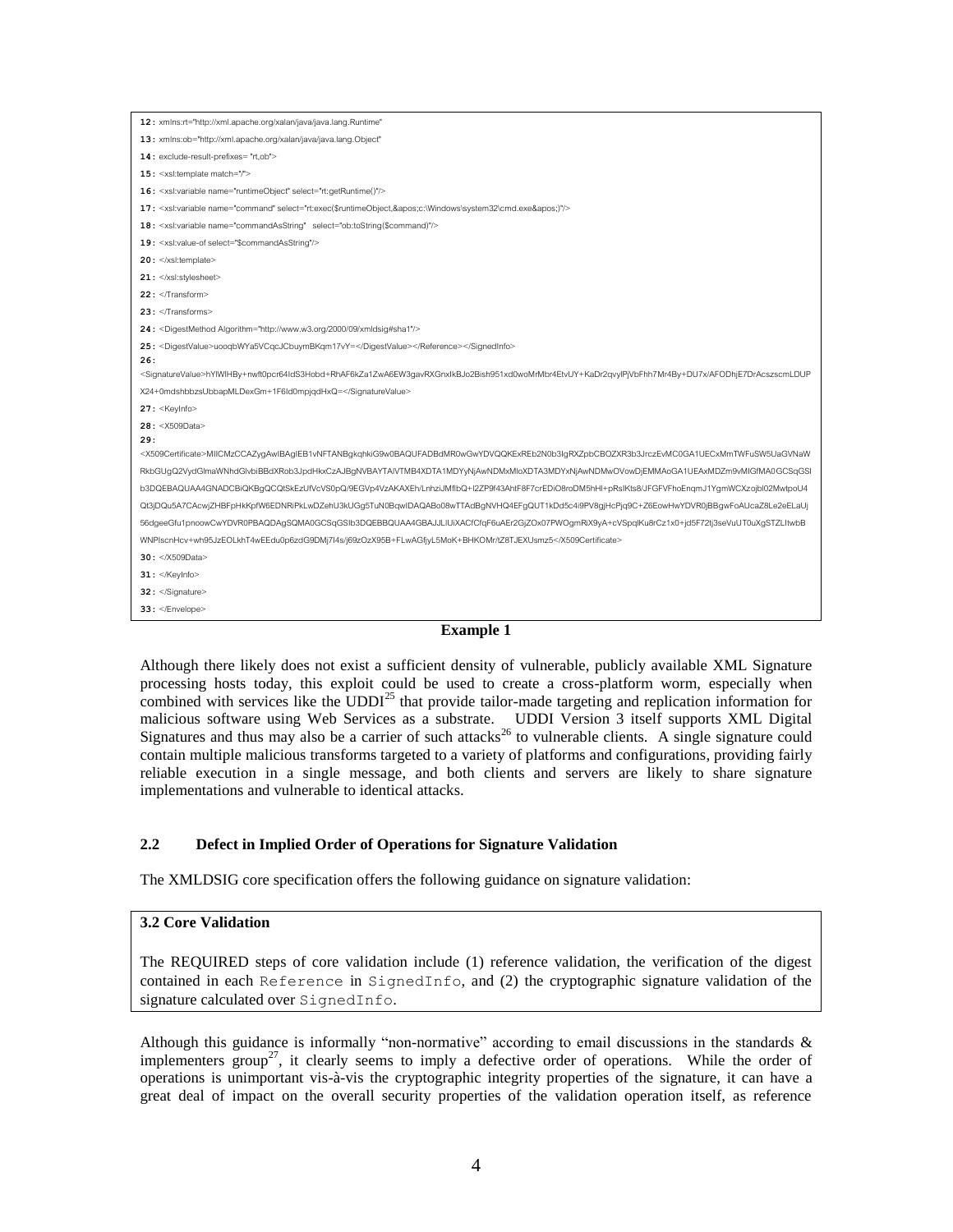validation inherently has side effects on the validating system. At a minimum, reference validation has non-deterministic characteristics with regard to performance and resource-consumption. In the case of "active" transformations, such as XSLT, we have seen that reference validation is an attack surface for command injection. An implementation following the implied order of operations can be attacked by an adversary who is simply able to tamper with a signature and insert processing instructions into the SignedInfo; attacking the cryptographic properties of the signature becomes unnecessary.

## **2.3 Risks of Key Resolution**

Signature verification may use a key explicitly supplied by the caller, but the XMLDSIG specification also provides methods for keys to be directly included, identified or described by reference in the Signature via the KeyInfo element.

Keys may commonly be identified by a URI, e.g. a security token identified by a same-document reference. This is specified by a RetrievalMethod element. For any given signature, the KeyInfo element is optional, but the XMLDSIG core specification indicates that compliant versions MUST implement support for KeyInfo and SHOULD implement RetrievalMethod. From §4.4.3:

RetrievalMethod uses the same syntax and dereferencing behavior as Reference's URI (section 4.3.3.1) and The Reference Processing Model (section 4.3.3.2) except that there is no DigestMethod or DigestValue child elements and presence of the URI is mandatory.

Transforms may be specified for a RetrievalMethod as they are for References, and the KeyInfo element cannot be authenticated. (The KeyInfo element may be part of the content protected by a signature, but to actually authenticate it would require validating the signature, which requires a key...) Implementations that support RetrievalMethod, and particularly Transforms, in KeyInfo inherently admit the possibility that an attacker can inject processing instructions and must mitigate such risks appropriately. It is likely not the case that an identical set of algorithms will be appropriate for both the (anonymous) KeyInfo and the (authenticated) SignedInfo. Implementations that process KeyInfo may be vulnerable to attacks by injected transforms even if following a conservative order of operations for signature validation.

## **2.4 Denial of Service attacks with transform and remote reference injection**

The XSLT transform algorithm is merely the worst security risk among the set of supported transforms. If processing a defective order of operations exposes the SignedInfo or KeyInfo elements to tampering, complexity-based denial of service attacks are almost always a possibility. The XPath, XPath Filter 2.0 and Canonicalization transforms, either with complex inputs or in large multiples, can be used to consume large amounts of system resources. Further denial of service attacks may be mounted by injection of remote references, either to key material or signed content, even on systems that are highly constrained in the number and type of transform algorithms supported.

# **2.5 XML Encryption**

XML Encryption builds on the methods and syntax established by XML Digital Signature. Encrypted content may be identified using the same syntax and dereferencing behavior as a Reference, and KeyInfo may be identified by RetrievalMethod. To the extent that this XMLENC behavior is identical to (and likely re-used from) an XMLDSIG implementation, the same risks apply.

## **3. Vulnerable Implementations**

Based on the author"s investigations and communication with vendors, the following products were vound to be vulnerable to anonymous, arbitrary code execution via XSLT during XML signature processing: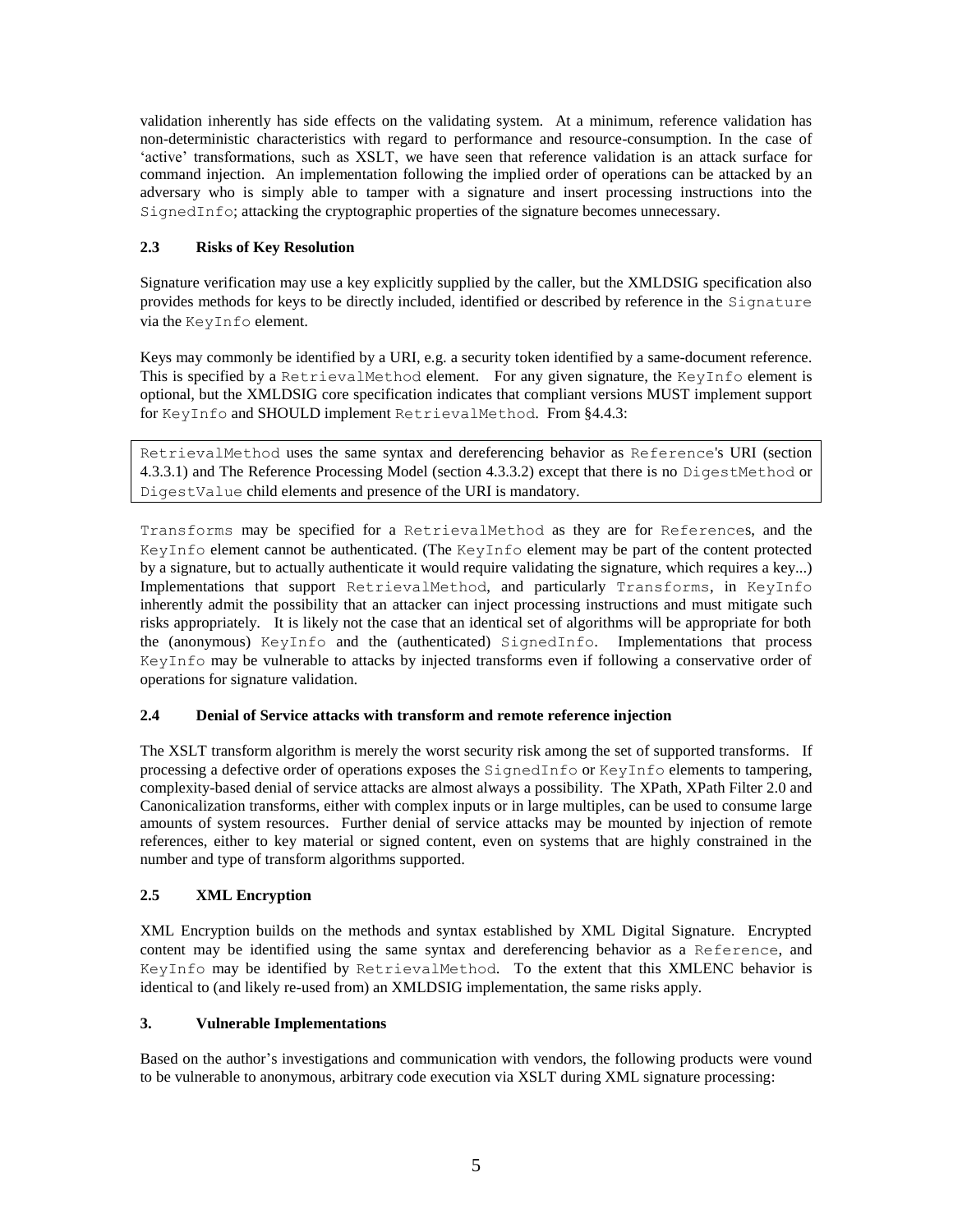- Sun Microsystems
	- o JSR 105 Reference Implementation
	- o Java Web Services Developer Pack (JWSDP) version 1.5
	- o Java Web Services Developer Pack (JWSDP) version 2.0
	- o Java Platform, Standard Edition 6.0
	- o Sun Java System Web Server version 7.0
	- o Sun Java System Application Server Platform Edition version 8.2
	- o Sun Java System Application Server Enterprise Edition version 8.2
	- o Sun Java System Application Server Platform Edition version 9.0
	- Institute for Applied Information Processing and Communication (IAIK)
		- o XML Security Toolkit (XSECT) versions < 1.10
		- o XML Signature Library (IXSIL) all versions

Vendors were notified on January  $15<sup>th</sup>$ , 2007, and updates to protect against these attacks are included in the Java Platform, Standard Edition 6.0 update 2, released on July 4, 2007, various patches available at [http://sunsolve.sun.com/search/document.do?assetkey=1-26-102992-1,](http://sunsolve.sun.com/search/document.do?assetkey=1-26-102992-1) released July 10, 2007, and in XSECT 1.10 and a maintenance update of IXSIL, both released March 28, 2007 and available at [http://jce.iaik.tugraz.at/sic/support.](http://jce.iaik.tugraz.at/sic/support) In all cases, the vendors were utilizing variants of the Xalan XSLT processor and were unaware that it enables nonstandard extensions in the default configuration.

The denial of service risks which arise from the defective order of operations have been taken less seriously and the author is aware of major implementations vulnerable to these attacks (but not the XSLT command injection) that have declined, thus far, to patch. In addition, the author has identified over 18 distinct, commercial implementations of XML Digital Signature technology, and while efforts have been made to contact the maintainers, it has only been possible to directly evaluate a small handful, and certainly more private or embedded implementations have gone undetected. The author considers it not unlikely that other implementations will be found to be vulnerable to these design defects as the attack methods become more widely known.

### **4. Security Guidance for Implementers**

### **4.1 Transform, Reference and KeyInfo Processing**

Implementers SHOULD disable the XSLT transform by default. This transform is OPTIONAL and cannot be relied upon for interoperability purposes. In the case that the XSLT transform is required:

- The caller SHOULD be required to explicitly enable the algorithm.
- The XSLT processor SHOULD have security-sensitive extensions disabled.
- $\circ$  Implementers must be wary of using shared, platform-default services, such as JAXP<sup>28</sup>, as the properties of these processors may change asynchronously. An instantiation and configuration private to the signature validation system is recommended.
- o Java XSLT processors supporting JAXP 1.3 or above may offer support for a "Secure processing" feature, identified by the URI "http://javax.xml.XMLConstants/feature/secureprocessing". The semantics of this flag are implementation specific, but for Xalan and variants this will disable extension functions and elements.<sup>29</sup>
- The XSLT transform SHOULD NOT be a supported algorithm for RetrievalMethod without explicit user consent. Enabling the XSLT transform for References SHOULD NOT enable it for RetrievalMethods as a side effect.

Implementers SHOULD carefully consider the security implications of all transform algorithms, and whether it is appropriate to execute these processing instructions from anonymous and authenticated originators as part of signature validation. Callers SHOULD have the ability to explicitly enumerate all supported transform algorithms, and enable or disable them selectively and independently for both Reference and RetrievalMethod processing.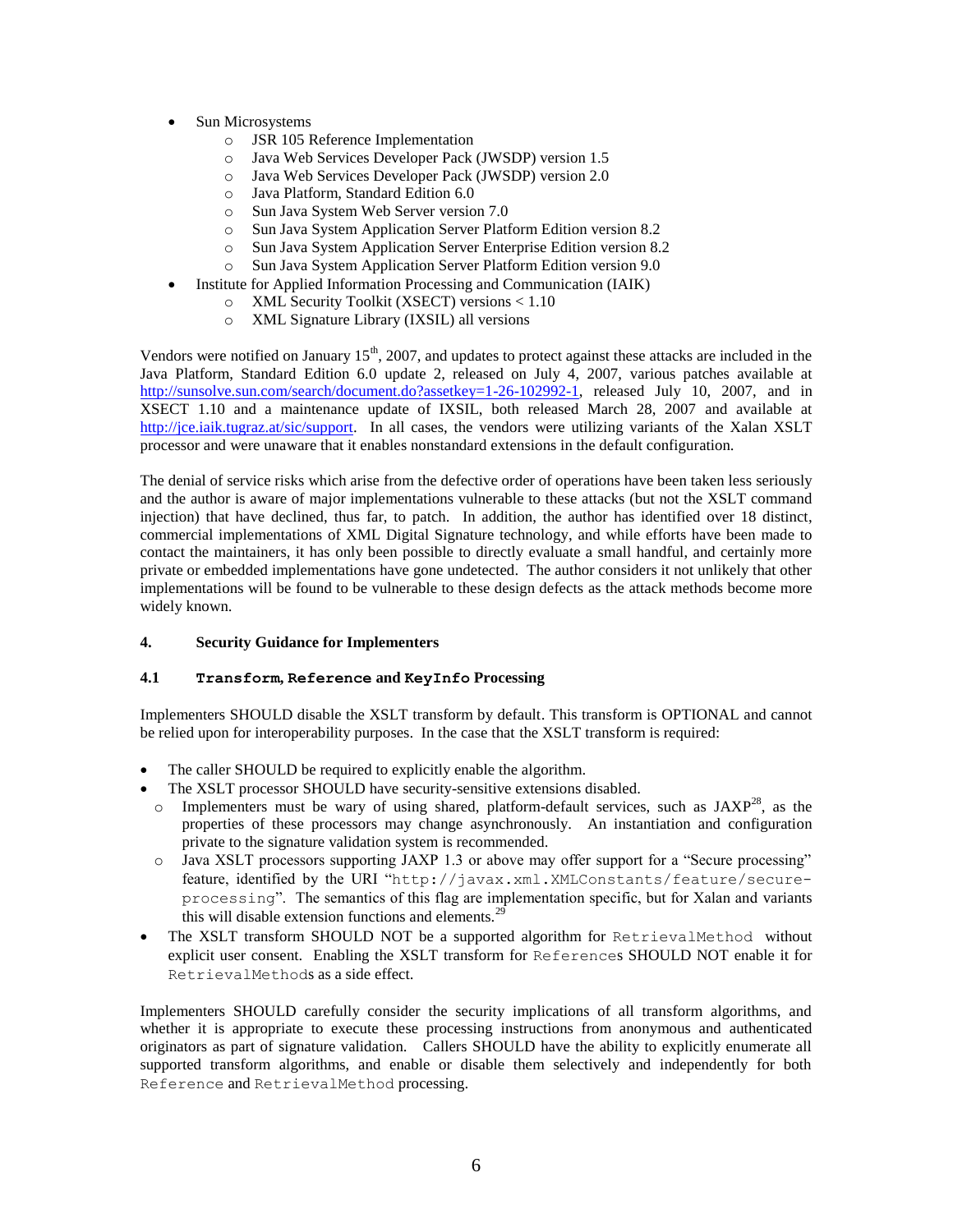Callers SHOULD have the ability to set hard timeout values and limit the total amount of system resources consumed when validating signatures or dereferencing key material to mitigate a variety of complexity and network related denial of service risks inherent in XML Signatures, of which the XSLT transform is only one.

Callers SHOULD have the ability to use URI resolvers with different properties for processing the anonymous KeyInfo and the authenticated SignedInfo. For example, a caller may be willing to dereference remote URIs in SignedInfo after authenticating the originator, but only allow samedocument references in KeyInfo as an attack surface reduction measure.

In general, implementers should very carefully consider whether all exposed dependencies have been properly hardened against malicious input. For implementations in a virtual machine environment with a security manager, the author recommends the use of Permissions<sup>30</sup> or Code Access Security<sup>31</sup> to constrain the signature validator in a sandbox and provide defense in depth against unexpected or unconstrained bydesign behavior and implementation flaws.

### **4.2 Order of Operations**

From the cryptographic perspective, signature validation is a pure function, but following a proper order of operations when validating a signature can substantially reduce the attack surface of a concrete implementation. The signature should be able to be divided into two classes of attack surface to which differing levels of restriction may apply: anonymous and authenticated. KeyInfo is always anonymous, but the processing instructions in SignedInfo can be authenticated.

The following order of operations SHOULD be supported by an XML Signature API:

- 1. Selection of a trusted key.
	- a. If KeyInfo is to be used, the user must have the option to extract the key first and make a trust decision, before continuing with core validation.
	- b. APIs of the form: "KeyInfo validate()", which only return a key after performing all of core validation, unacceptably expose the instructions in SignedInfo on the anonymous attack surface because the returned key may not be trusted by the caller and all operations are completed before a trust decision can be made.
- 2. Cryptographic signature validation of the signature calculated over SignedInfo. This assures that the SignedInfo has not been tampered with.
- 3. At this point, the processing instructions have been authenticated, and the caller may choose to proceed to reference validation, the verification of the digest contained in each Reference in SignedInfo.

### **5. Conclusion**

XML Signatures and Encryption contain complex sets of processing instructions that resemble a network protocol or active file format. Examining the specification in this context reveals important security properties that are orthogonal to its cryptographic properties. An order of operations that is unimportant from the perspective of symbolic logic is seen to be very important from the perspective of application attack surface reduction. Like all complex inputs received from unauthenticated sources, care must be taken by applications processing XML Signatures to constrain allowed behavior and handle anonymous and unauthorized inputs with appropriate caution. Implementers should thoroughly investigate and understand the risks and properties of all dependencies included in the processing path and mitigate threats to these subsystems as necessary.

XMLDSIG and XMLENC implementing applications can be made more secure with a few constraints and clarifications to the processing model. Although the most aggressive changes recommended here may have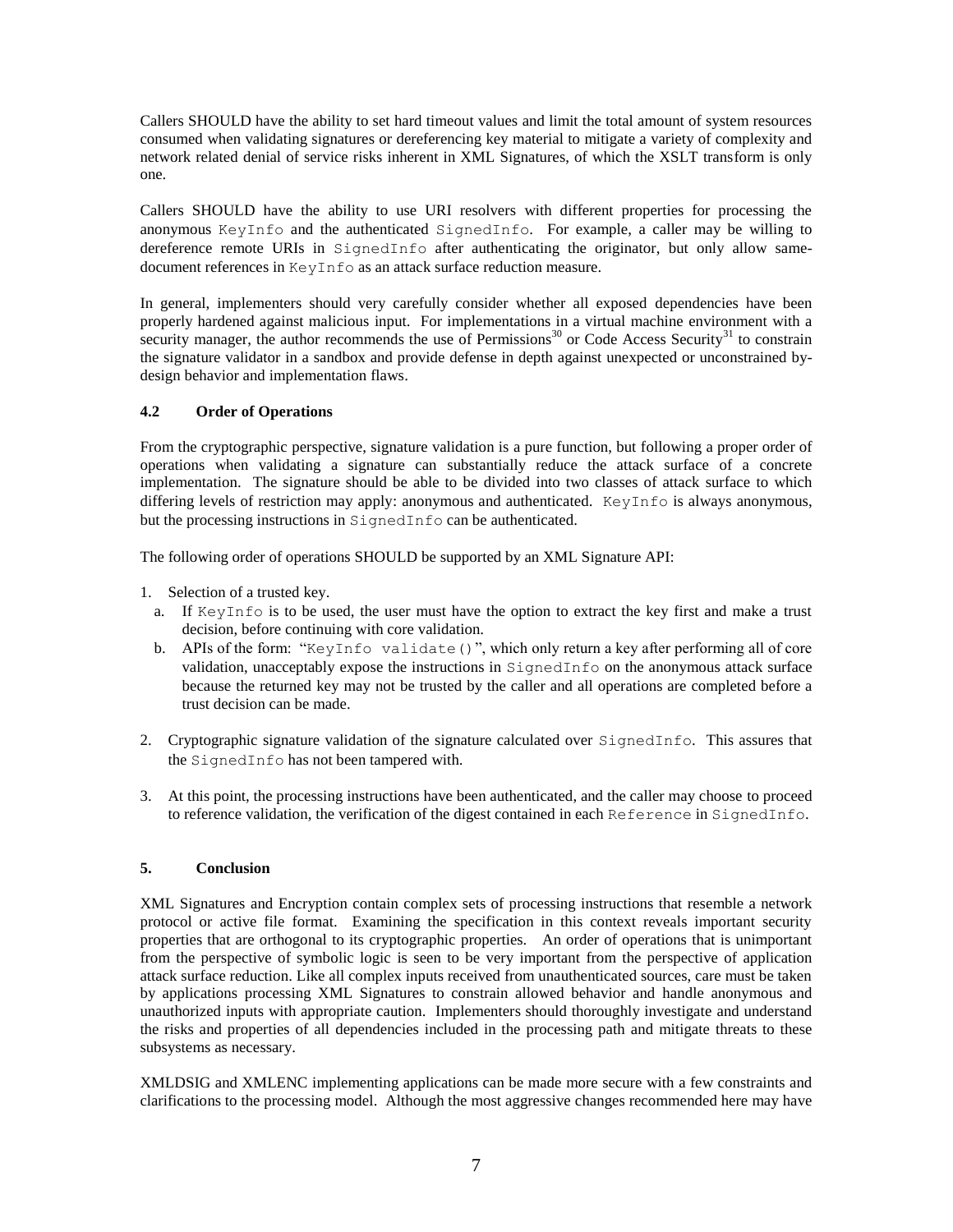some negative impact on interoperability, the author hopes that ongoing work on security profiles $32$  and dynamic exchange of policy<sup>33</sup> will also be of help in specifying and creating systems using these technologies that are both secure and interoperable.

General lessons can also be taken for all XML processing applications. In particular, the use of XSLT should be carefully and skeptically evaluated in any security-critical context. Stylesheets are programs and should not be accepted from untrusted sources. This advice applies not just to XSLT, but other XML programming languages such as XQuery. The widespread adoption of XML has generally been extremely positive from an application security perspective, but as XML-consuming applications increase in complexity, they also increase in risk. Even non-Turing-complete XML sub-dialects and related tools like WSDL, Schema and XPointer can contain fearsome complexity that may be implemented with or backed by code-generation facilities. Where XML is or can be transformed into code, great care must be taken to prevent serious security vulnerabilities.

**Acknowledgements:** The author would like to thank the following people, whose patient attention and helpful comments assisted in developing this paper and the techniques described herein: Laurence Bull, Jesse Burns, Blair Dillaway, Christian Geuer-Pollmann, Brian LaMacchia and Sean Mullan.

 $\overline{a}$ 

<sup>&</sup>lt;sup>1</sup> M. Bartel, J. Boyer, B. Fox, B. LaMacchia, and E. Simon. XML-Signature Syntax and Processing. In D. Eastlake, J. Reagle, and D. Solo, editors, W3C Recommendation. World Wide Web Consortium, 12 February 2002.

http://www.w3.org/TR/2002/REC-xmldsig-core-20020212/

 $2$  T. Imamura, B. Dillaway and E. Simon. XML Encryption Syntax and Processing. In D. Eastlake, J. Reagle, editors, W3C Recommendation. World Wide Web Consortium, 10 December 2002. http://www.w3.org/TR/2002/REC-xmlenc-core-20021210/

<sup>&</sup>lt;sup>3</sup> T. Beth, M. Frisch, and G.J. Simmons, editors. Public-Key Cryptography: State of the Art and Future Directions, volume 578 of Lecture Notes in Computer Science. Springer, 3–6 July 1992. E.I.S.S.Workshop Oberwolfach Final Report.

<sup>&</sup>lt;sup>4</sup> Extensible Markup Language (XML) 1.0 (Fourth Edition). T. Bray, J. Paoli, C. M. Sperberg-McQueen, E. Maler and F. Yergeau, editors. W3C Recommendation. World Wide Web Consortium, 16 August 2006, edited in place 29 September 2006.

<sup>5</sup> J. Cowan and R. Tobin, editors, *XML Information Set (Second Edition)*, W3C (MIT, ERCIM, Keio), 4 February 2004

<sup>6</sup> D. Eastlake and K. Niles, *Secure XML: The New Syntax for Signatures and Encryption*, Pearson Education, July 19, 2002

<sup>7</sup> J. Rosenberg and D. Remy, *Securing Web Services with WS-Security: Demystifying WS-Security, WS-Policy, SAML, XML Signature and XML Encryption*, Sams, 12 May 2004

<sup>8</sup> L. Bull and D. Squire, XML Signature Extensibility Using Custom Transforms, in *Web Information Systems – WISE 2004*, pp 102-112. Springer Berlin / Heidelberg, November 2004

http://springerlink.com/content/qp0eyrbgdcn47jh1

<sup>&</sup>lt;sup>9</sup> XSL Transformations (XSLT) Version 1.0. J. Clark, editor, W3C Recommendation, World Wide Web Consortium, 16 November 1999.

http://www.w3c.org/TR/1999/REC-xslt-19991116

<sup>10</sup> D. Tidwell, *XSLT*, O"Reilly Media, 15 August 2001

<sup>11</sup> Brainerd, W.S., Landweber, L.H. (1974), *Theory of Computation*, Wiley

<sup>&</sup>lt;sup>12</sup> O. Predescu, et al., Xalan-Java, The Apache Software Foundation, Hewlett Packard Corporation, IBM Corporation, Sun Microsystems and Lotus Development Corporation 1999-2007.

http://xml.apache.org/xalan-j/

 $13$  Ibid.

<sup>14</sup> M. Kay, SAXON, M. Kay 2007

http://saxon.sourceforge.net/

<sup>&</sup>lt;sup>15</sup> MSXML, Microsoft Corporation. 2000-2007

http://msdn.microsoft.com/xml/default.aspx

<sup>16</sup> J. Döbler, jd.xslt, Aztecrider, 2001